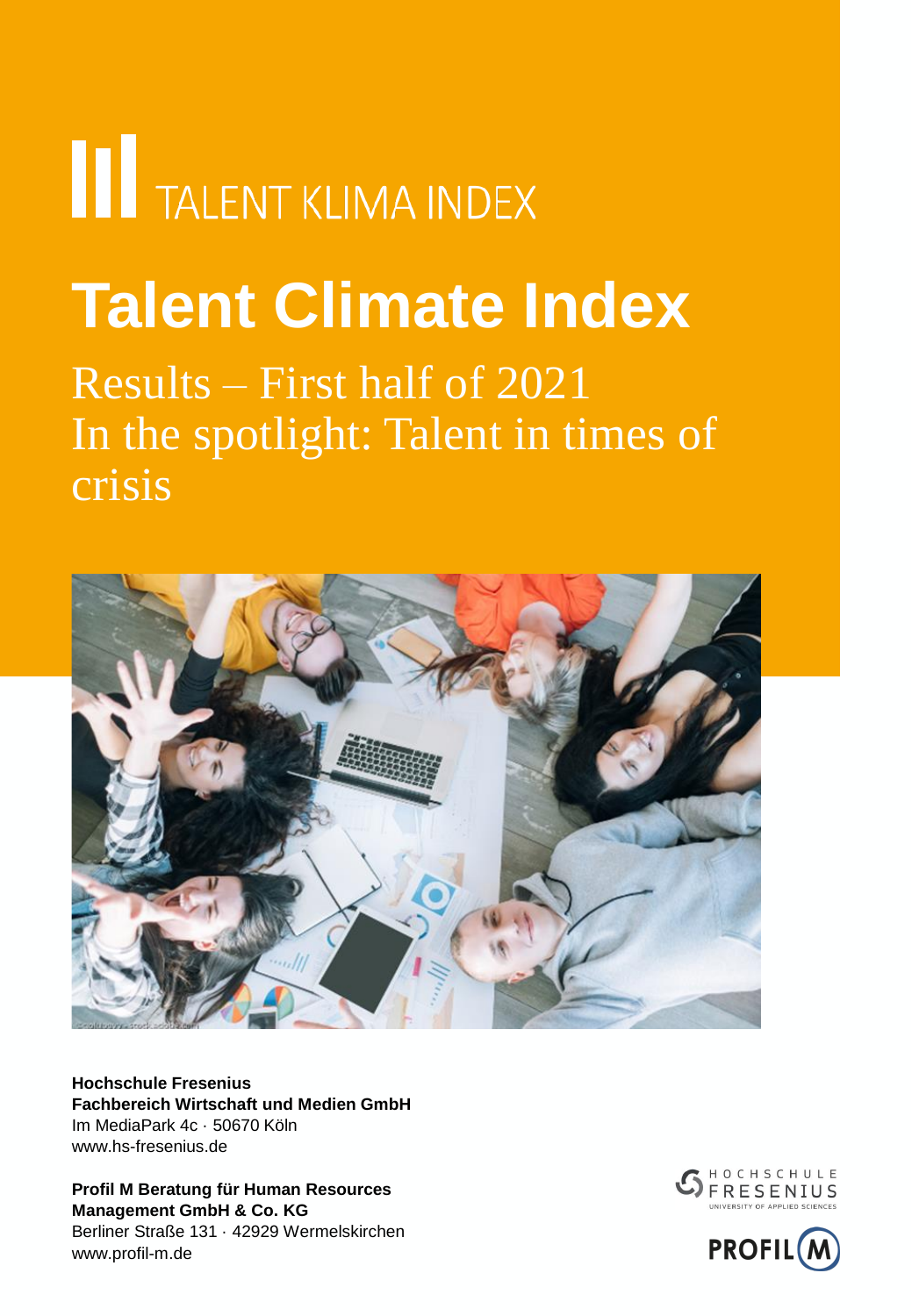### **Executive** Summary



- The Talent Climate Index (TCI) serves as an indicator for the development of the labor market in Germany from a company point of view both in terms of internal and external talent (leaders and specialists).
- Using few precise questions, the current situation and the expected trend are ascertained [\(Talent Klimaindex.de\)](http://talentklimaindex.de/). Biannual surveys enable a continuous long-term evaluation.
- The results of the survey for the first half of 2021 are presented here. They are based on a sample of 114 usable data sets, consisting of HR experts, managers, and members of the top management. This results in the following key findings:
	- **Talent climate returns to negative area even under continued pandemic conditions**

In the third survey under COVID-19 conditions, the talent climate has returned to the negative area: The temporary easing of the labor market seen in the last two surveys is therefore not continuing at present and even less so in the future. The cautiously positive forecasts of the respondents from the second half of 2020 have not materialized.

**The demands to commit talent to companies are increasing**

The changed "corona" working conditions bring with them additional burdens, which are borne in particular by the high-potential employees. They are increasingly exceeding themselves, but are also reaching their limits and consequently there is a risk of them changing employers.

The respondents see two parallel challenges: on the one hand, a negative talent situation on the external labor market comparable to the situation before the pandemic and, on the other hand, the risk of losing internal talent and high-potential employees.

**Talent management activities are being continued, but there is still room for improvement in view of the challenges**

All in all, the established talent management processes appear to be continuing even under "corona" conditions. The commitment of the acting managers plays a particularly positive and important role here. All in all, however, the maturity of talent management is often viewed critically in light of current and future challenges.



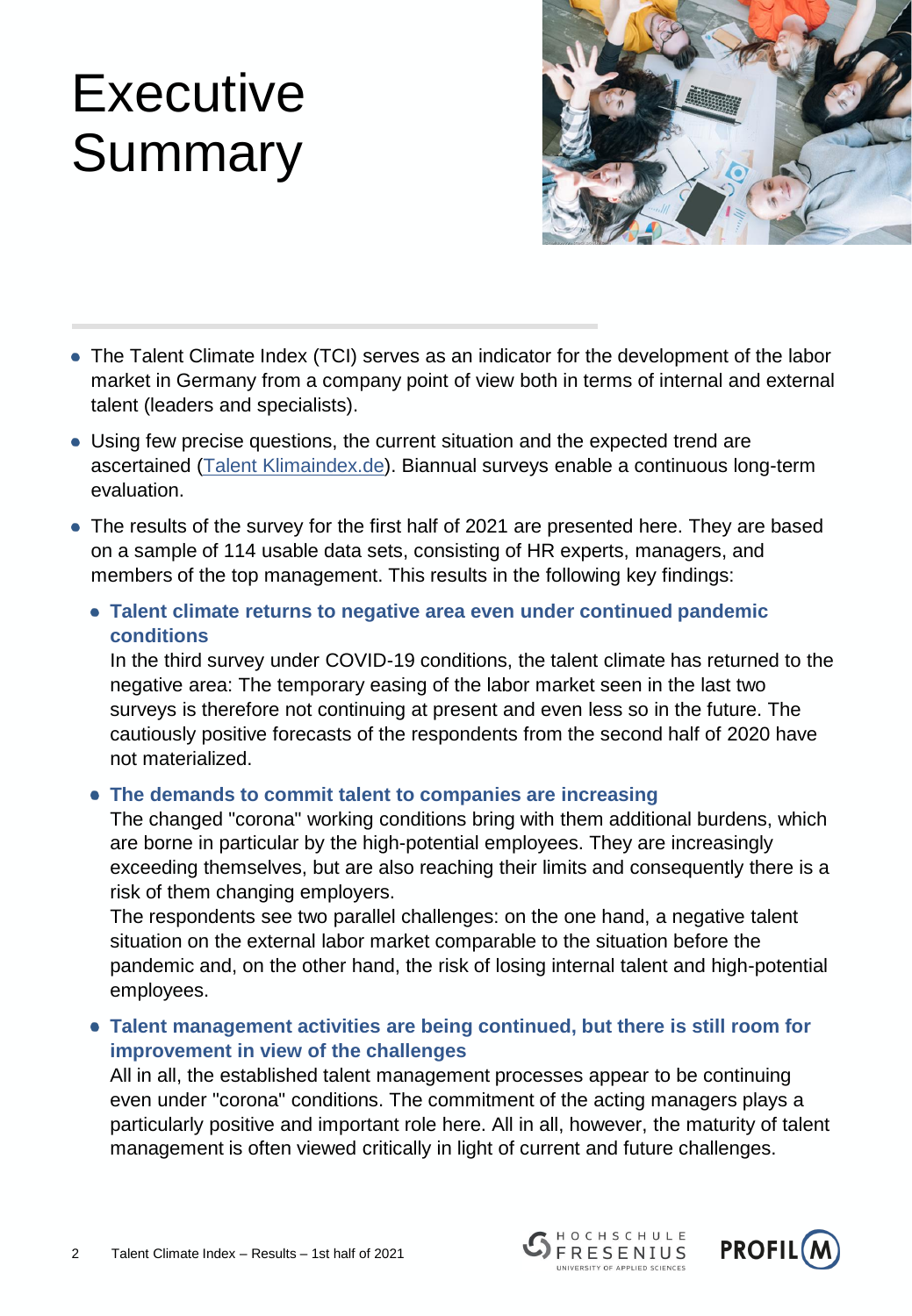## **Content**

#### **1. In the spotlight: Talent in times of crisis**

- 2. Overall trends over time
	- Talent climate trend
	- Commitment climate trend
- 3. Current situation and expected development
	- Current talent situation and expected development
	- Commitment situation and expected development
	- Current talent and commitment climate
- 4. Appendix: Explanations on the TCI and the data collection



HOCHSCHULE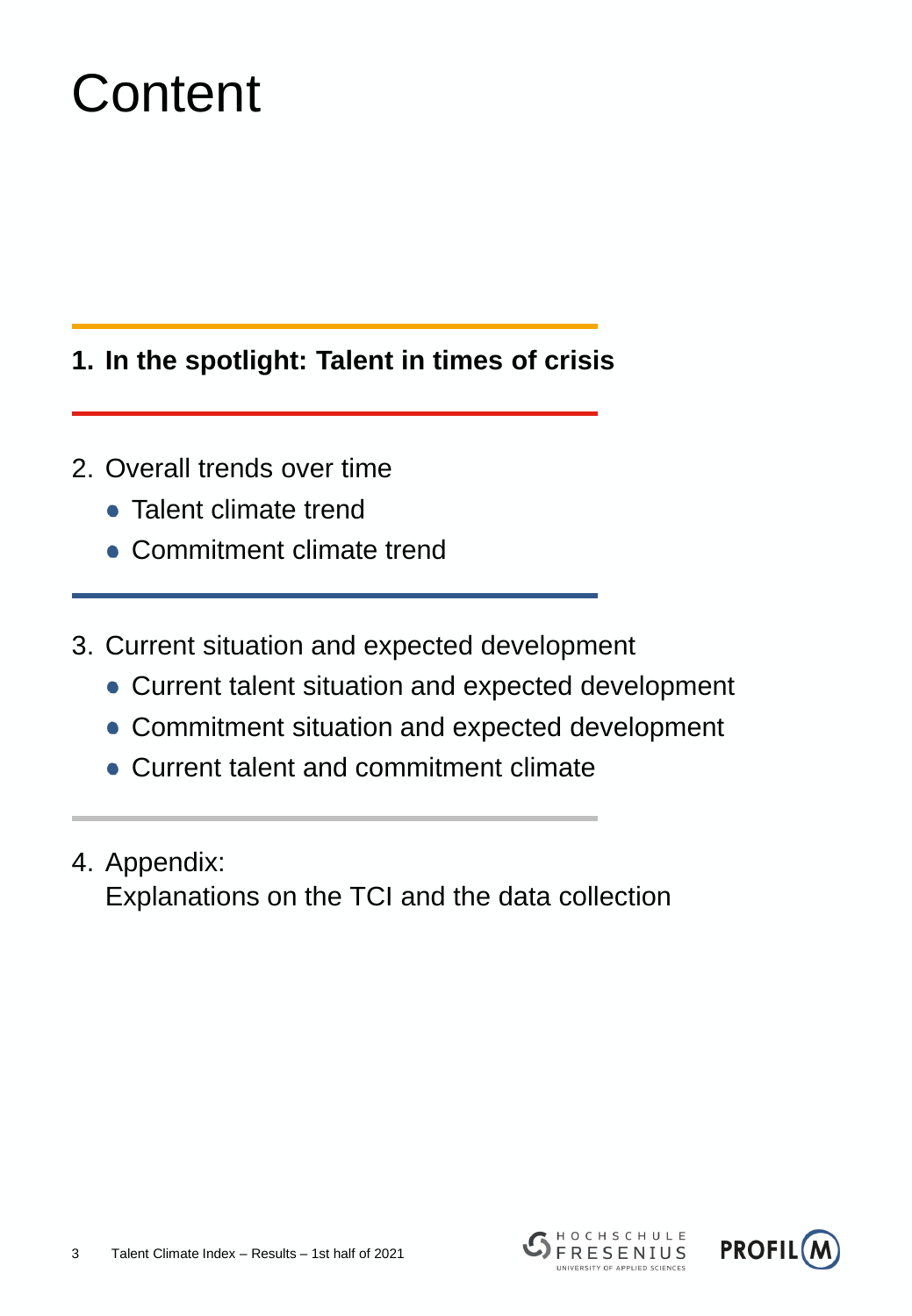### How is the corona crisis affecting talents in the organization?

With approval ratings of around 65 percent, the respondents perceive on average that the "corona" crisis is having a particularly noticeable impact on the company's talents. They are called upon to perform particularly well, but they also excel and thus show their potential even more clearly than usual during the crisis. On the other hand, however, this also means that there is a clear risk of losing these talents in the current situation.





HOCHSCHULE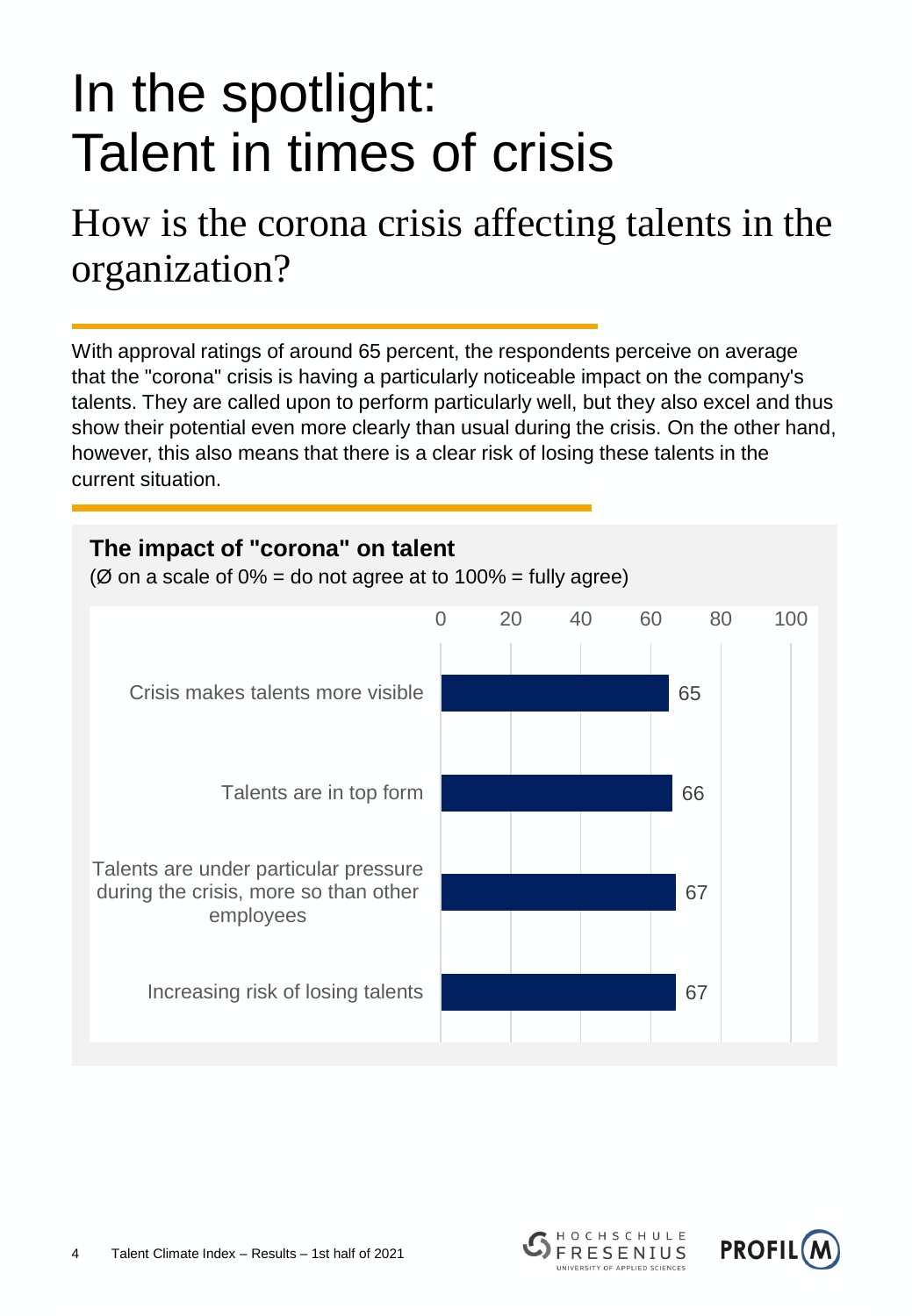### Free-text comments on talent management during the corona crisis

On the one hand, the free-text comments refer to the considerable increase in workrelated stress for talents, which leads to an increased risk of them leaving the company and should result in increased activities to retain talents. However, the practice of in-house talent management is viewed rather skeptically in many places.

| <b>Number of</b><br>free-text<br>comments | Summarized relevant factors of the<br>"corona" impact                                     | <b>Sample statements</b>                                                                                                                  |
|-------------------------------------------|-------------------------------------------------------------------------------------------|-------------------------------------------------------------------------------------------------------------------------------------------|
| 6                                         | Level of stress/pressure increases - in<br>general, but often especially for talents      | "There is a danger that talents will be<br>burnt out/sent to the slaughter," etc.                                                         |
| 5                                         | Talents must be committed to the<br>company so that they do not leave                     | "Willingness to change employer<br>increases," etc.                                                                                       |
| 3                                         | Increasing isolation and, in part, lack of<br>willingness to perform among<br>individuals | "Those who are not willing to perform<br>disappear and have not been seen for<br>weeks," etc.                                             |
| Number of<br>free-text<br>comments        | Summarized assessment of current<br>talent management in own<br>organization              | <b>Sample statements</b>                                                                                                                  |
| 6                                         | [Cross-company] TM does not work                                                          | "Everyone only focuses on their area<br>and has no interest in developing their<br>employees and therefore possibly<br>losing them," etc. |
| $\overline{2}$                            | Simplifications and process<br>improvements were achieved                                 | "Processes were improved in the short<br>term," etc.                                                                                      |



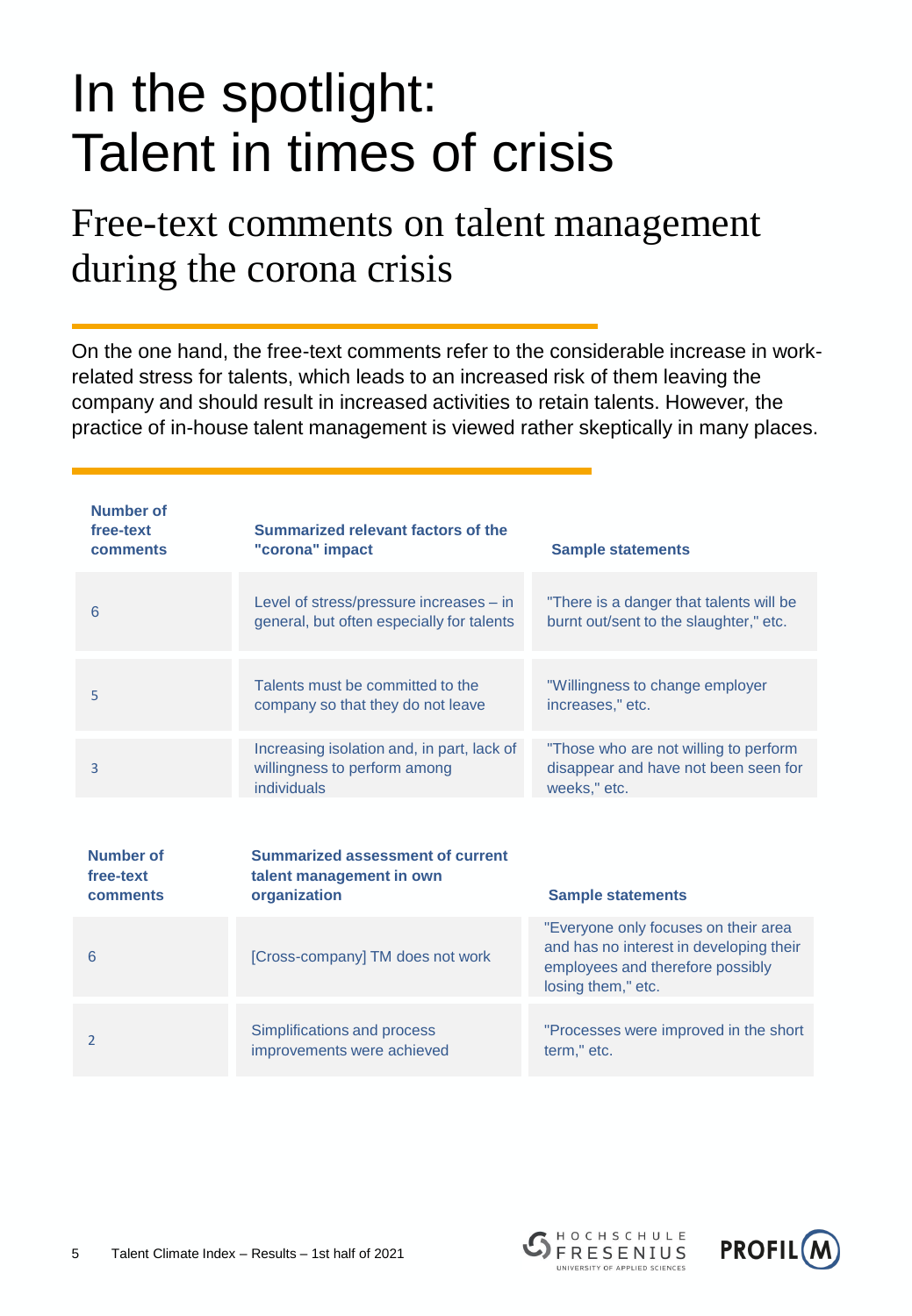How does talent management work in a crisis?

While HR (routine) processes are predominantly continued in the pandemic, the identification of internal talent tends to take a back seat. This may also be due to face-to-face events such as Development Centers, which have not yet been transferred to remote formats across the board.

The assessment that employee and development meetings with talents in particular have taken place regularly and seriously is encouraging – and this despite the challenging situation for HR and managers.

#### **The impact of "corona" on talent management** ( $\varnothing$  on a scale of  $0\%$  = worse than usual to 100% = better than usual) 50 53 45 53 59 0 20 40 60 80 100 Successful external recruitment of talents Good overview of talents within the company Identification of internal talents using established processes and tools Focused development-oriented, onthe-job challenges for talents Regular/serious employee and development meetings with talents



HOCHSCHULE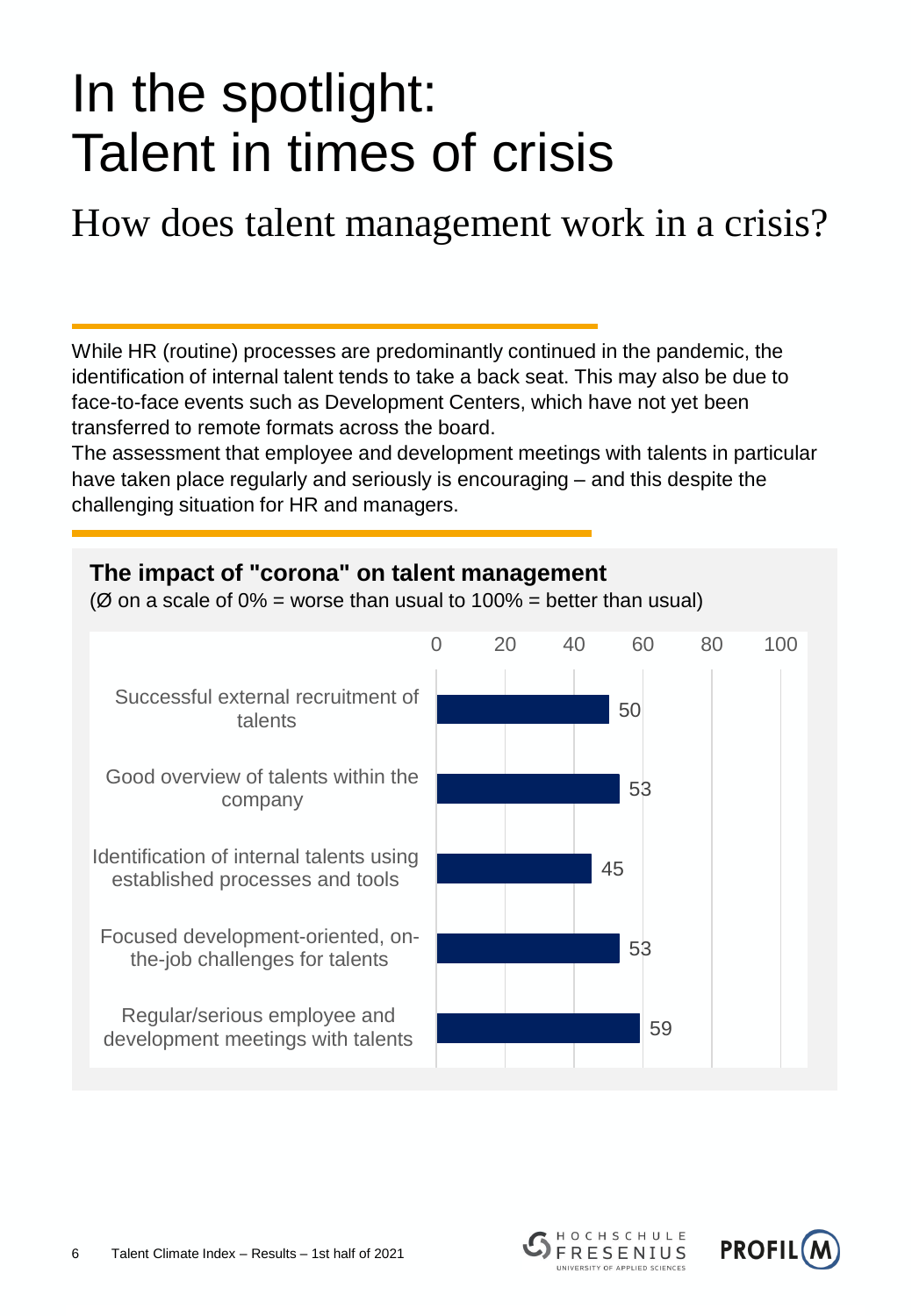How does talent management work in a crisis?

Typical offers for talents, such as special development programs, are also continued during the crisis. In turn, managers retaining talents plays a special role. The importance of the managers' commitment to talent management during the crisis is once again underlined.





HOCHSCHULE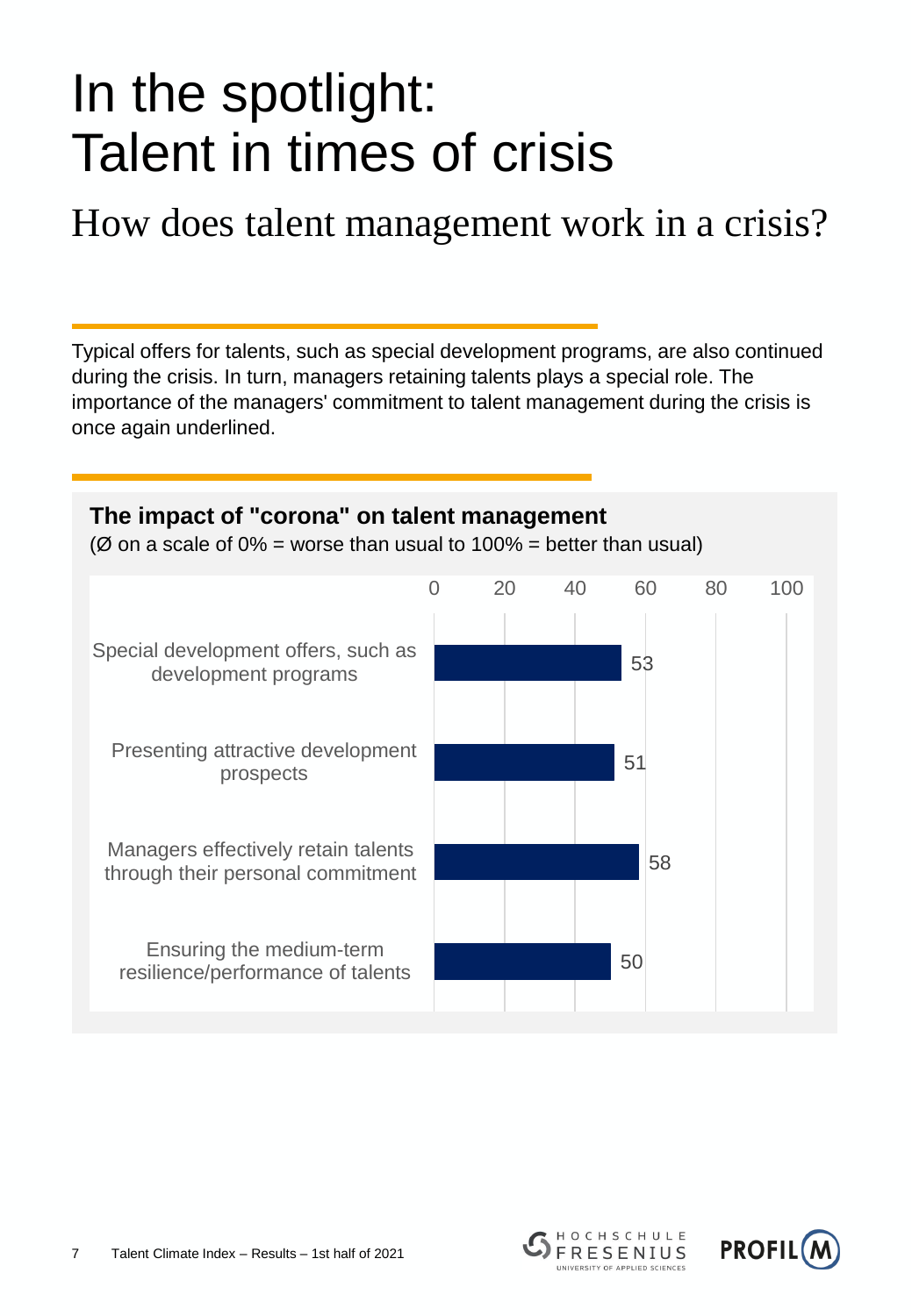## **Content**

- 1. In the spotlight: Talent in times of crisis
- **2. Overall trends over time**
	- Talent climate trend
	- Commitment climate trend
- 3. Current situation and expected development
	- Current talent situation and expected development
	- Commitment situation and expected development
	- Current talent and commitment climate
- 4. Appendix: Explanations on the TCI and the data collection



HOCHSCHULE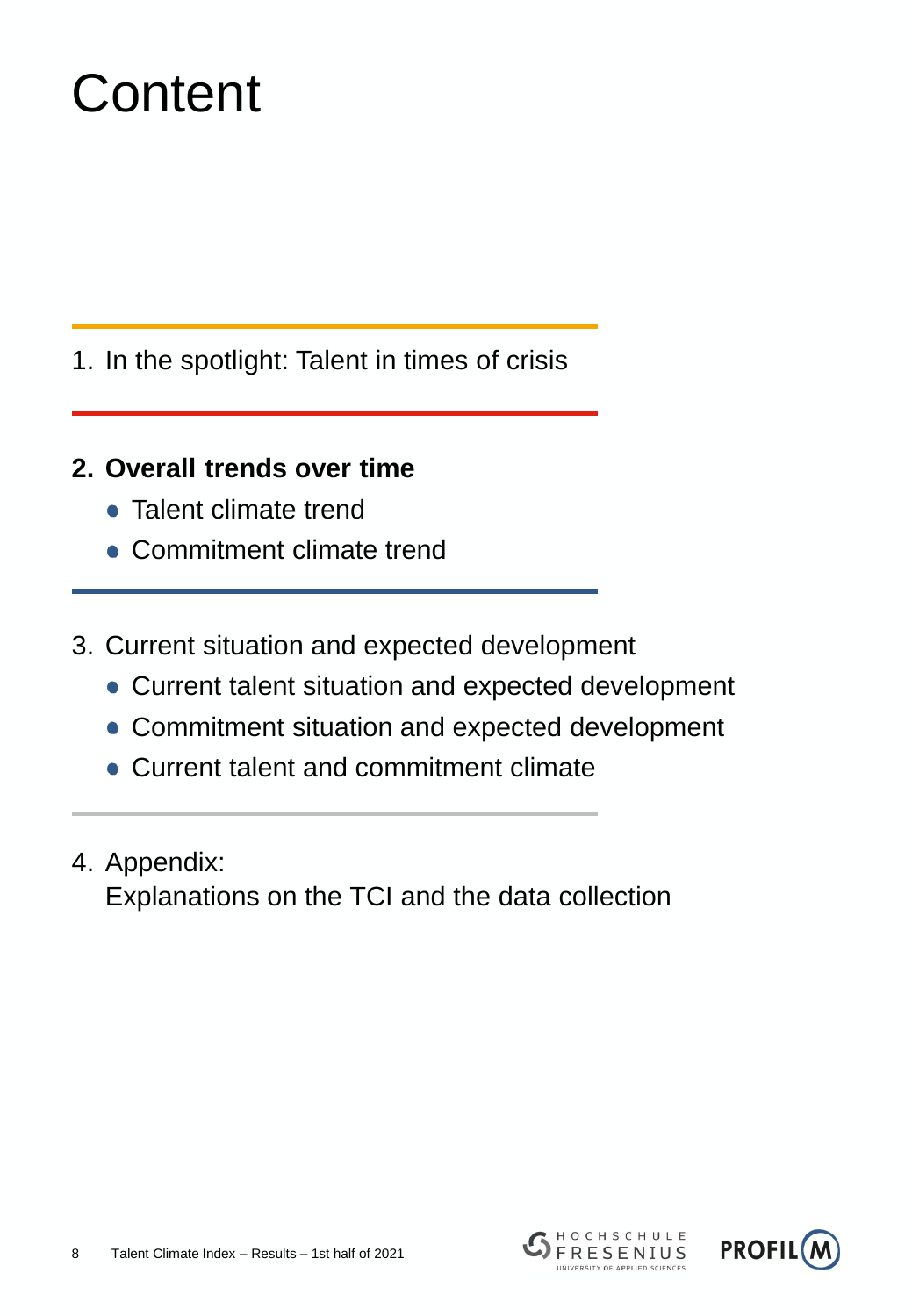## Talent climate trend

### Talent climate back in negative area despite continued pandemic

Even though the COVID-19 pandemic remains virulent from a medical and social perspective, the talent climate trend has already reversed for HR management: Internal and external talents are significantly less available than in the last two surveys and the talent climate is moving back into the negative area – at a comparable level to 2019.



#### **Talent climate\* over time**

Values stated on a scale of -100 to +100. The talent climate results from a combination of current and expected assessments (exact calculation see appendix)





HOCHSCHULE

**FRESENIUS** UNIVERSITY OF APPLIED SCIENCES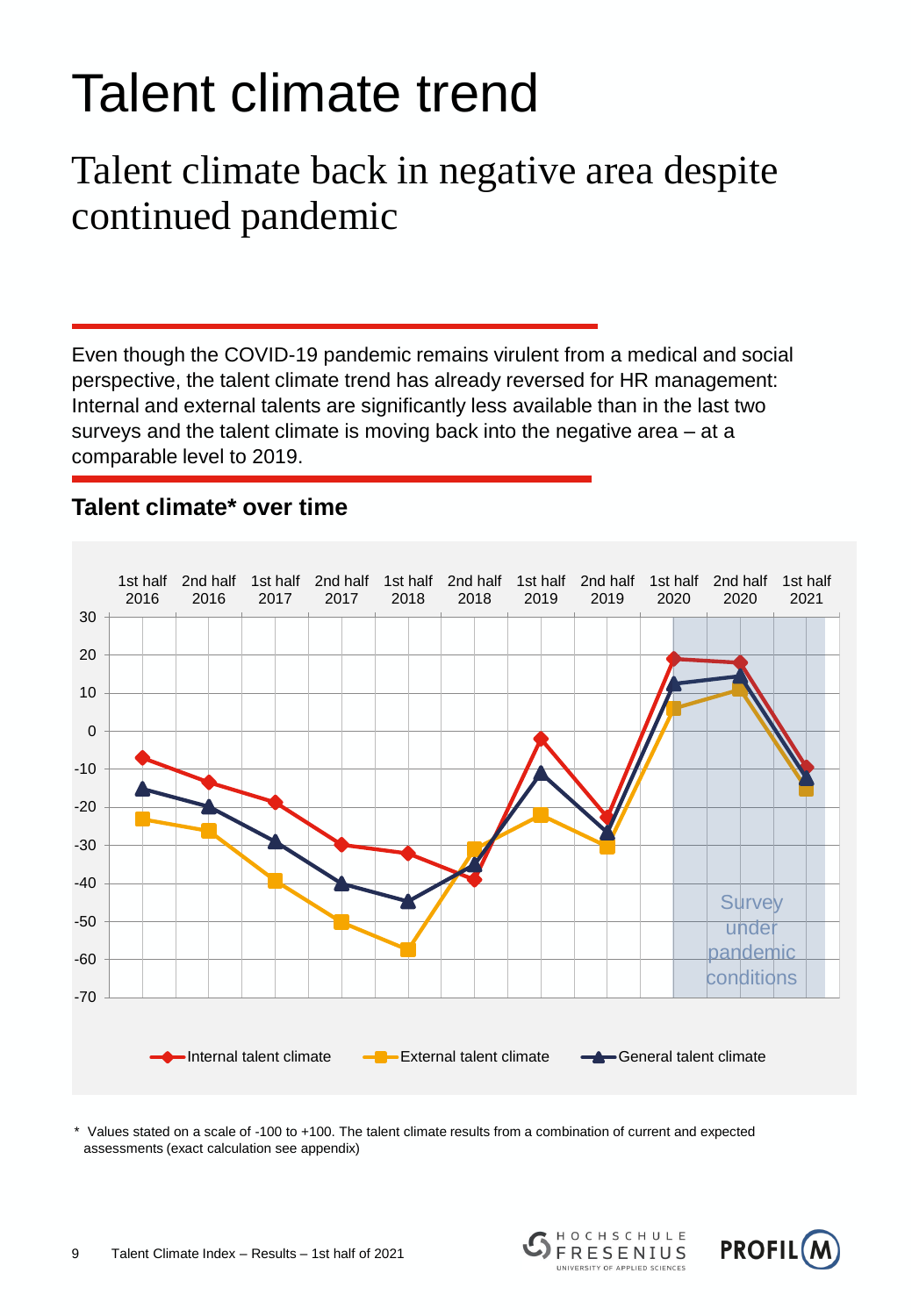## Commitment climate trend

### Talent management commitment declines again among managers

At the beginning of the surveys under pandemic conditions, a generally positive trend was documented with regard to talent management commitment. However, although this readiness appears to remain high within HR, it is in danger of waning again, particularly among the top management, but also among managers in general.



#### **Commitment climate\* over time**

\* Values stated on a scale of -100 to +100. The commitment climate results from a combination of current and expected assessments (exact calculation see appendix)





HOCHSCHULE

**FRESENIUS** UNIVERSITY OF APPLIED SCIENCES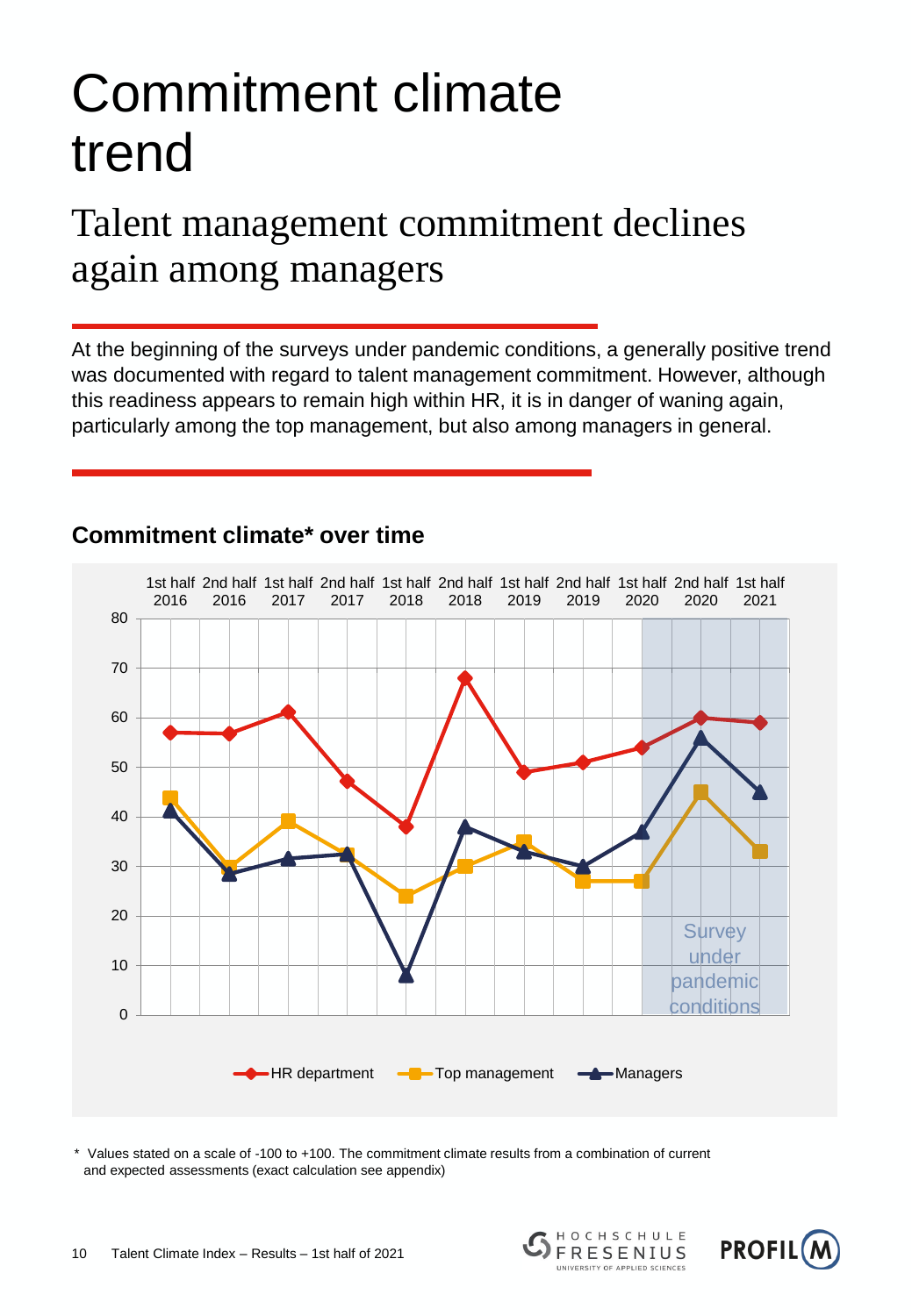## **Content**

1. In the spotlight: Talent in times of crisis

- 2. Overall trends over time
	- Talent climate trend
	- Commitment climate trend
- **3. Current situation and expected development**
	- Current talent situation and expected development
	- Commitment situation and expected development
	- Current talent and commitment climate
- 4. Appendix: Explanations on the TCI and the data collection



HOCHSCHULE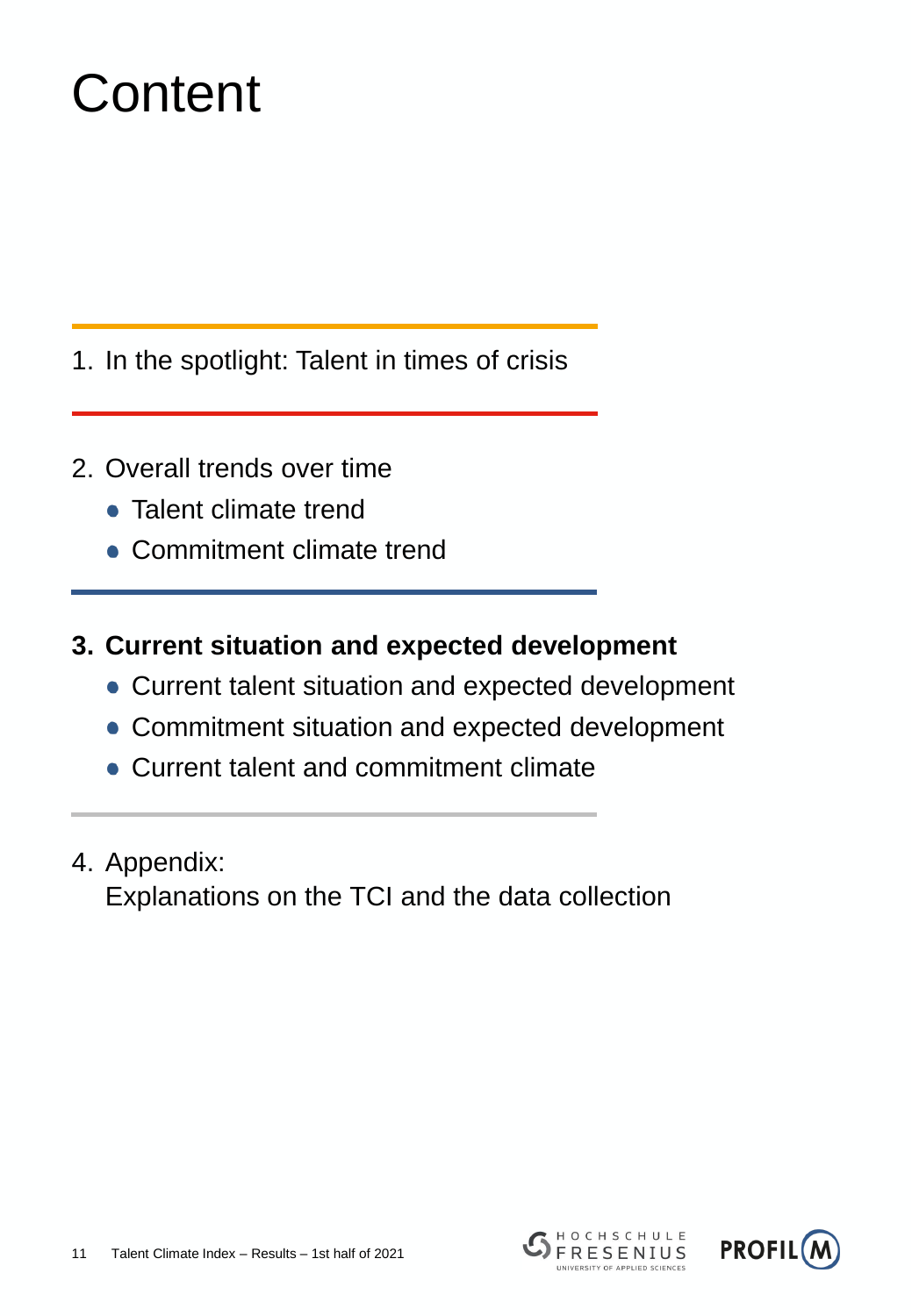## Talent situation

### Internal and external talent situation deteriorates significantly

In contrast to the two previous surveys, which were also influenced by COVID-19, the talent situation, i.e., the availability of experts and managers, is rated as "rather poor" by more than half of the respondents. The situation on both the internal and external labor markets has deteriorated noticeably. Accordingly, the cautiously positive forecasts from the last survey in 2020 have not materialized.



#### **Talent situation: Current availability of talent**



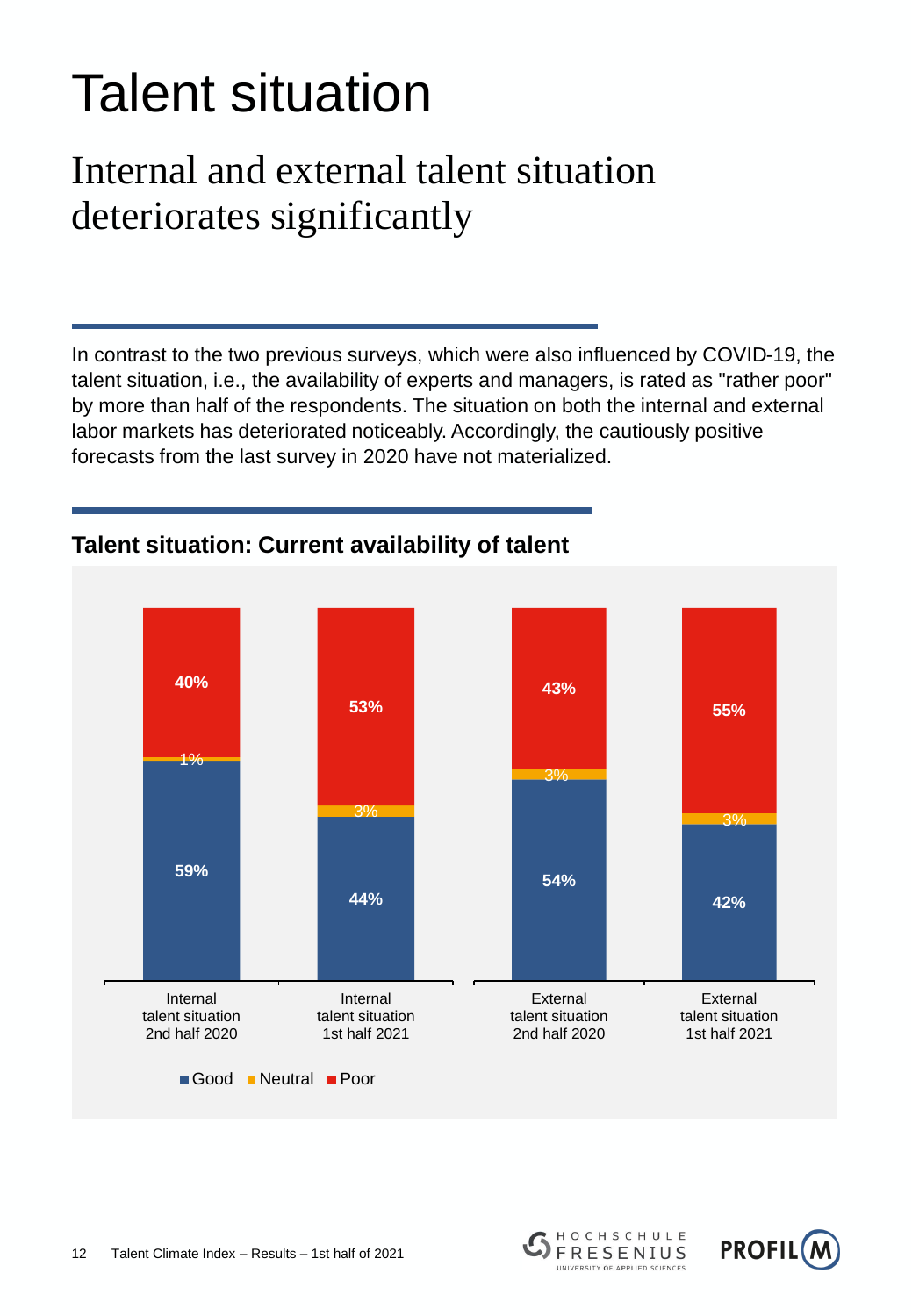## Talent expectations

### Gloomy forecast regarding future talent availability

In line with the deterioration of the talent situation, the future development is also viewed pessimistically: In the forecast, the future availability of internal talent in particular is viewed more critically than was previously predicted under "corona conditions." While over 50% of respondents were still hoping for an easing on the internal labor market at the end of 2020, this optimism has obviously faded. The forecast for the availability of external talent is almost unchanged – but consistently pessimistic.



#### **Talent expectation: Future availability of talent**



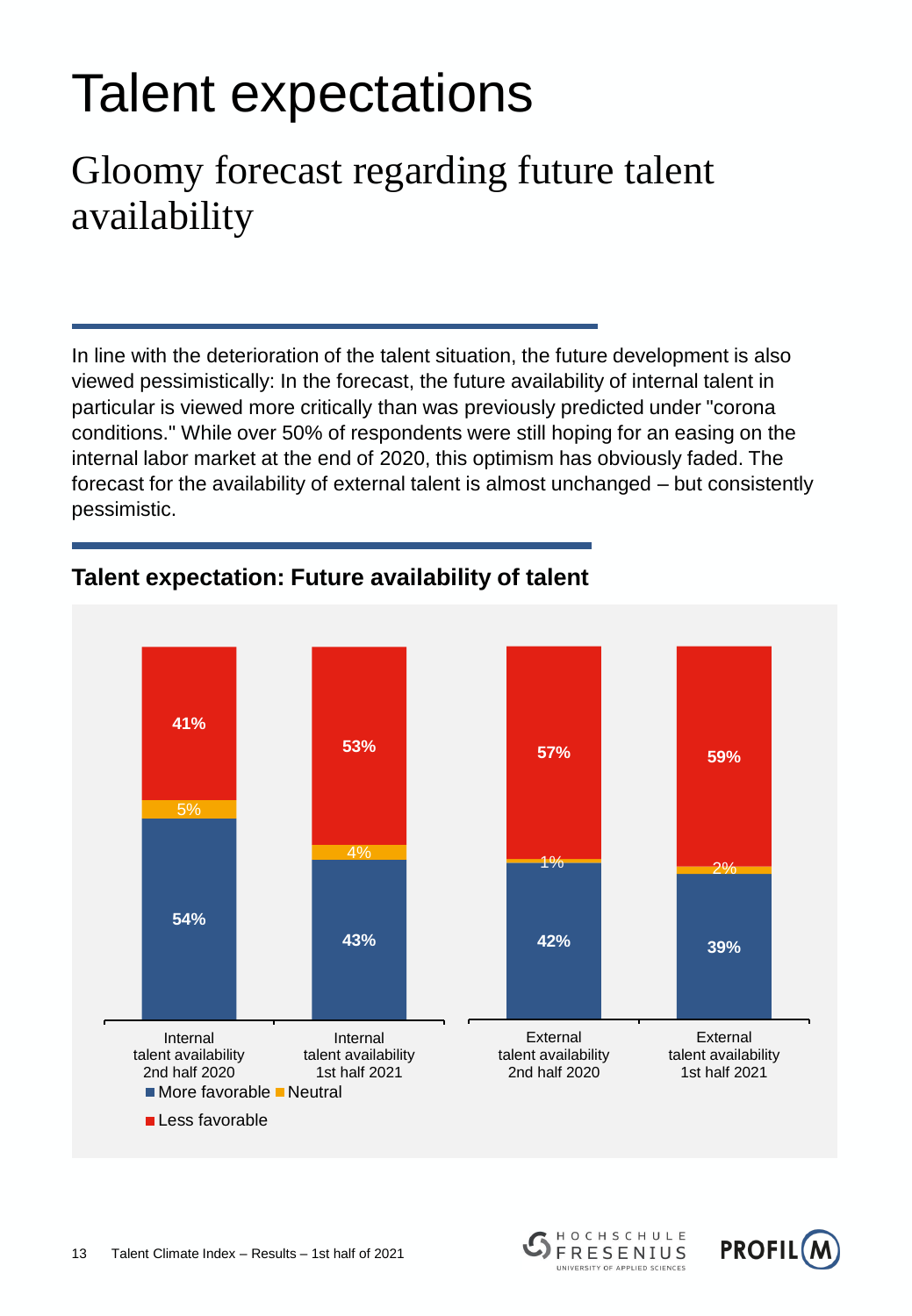## Talent climate

### Talent situation clearly aggravated, external talent climate particularly negative

The current survey shows the second clear change of sign since the launch of the TCI in 2016: This means that the talent climate, which had turned positive for a while, is now clearly moving in a negative direction again, both as a mean value and in the "internal vs. external" analysis. The easing recorded earlier is therefore not continuing.



Values stated on a scale of -100 to +100\*

\* The talent climate results from a combination of current and expected assessments (exact calculation see appendix)

- 100 means that all those surveyed assess the situation to be poor/expect it to get worse

+100 means that all those surveyed assess the situation to be good/expect it to get better

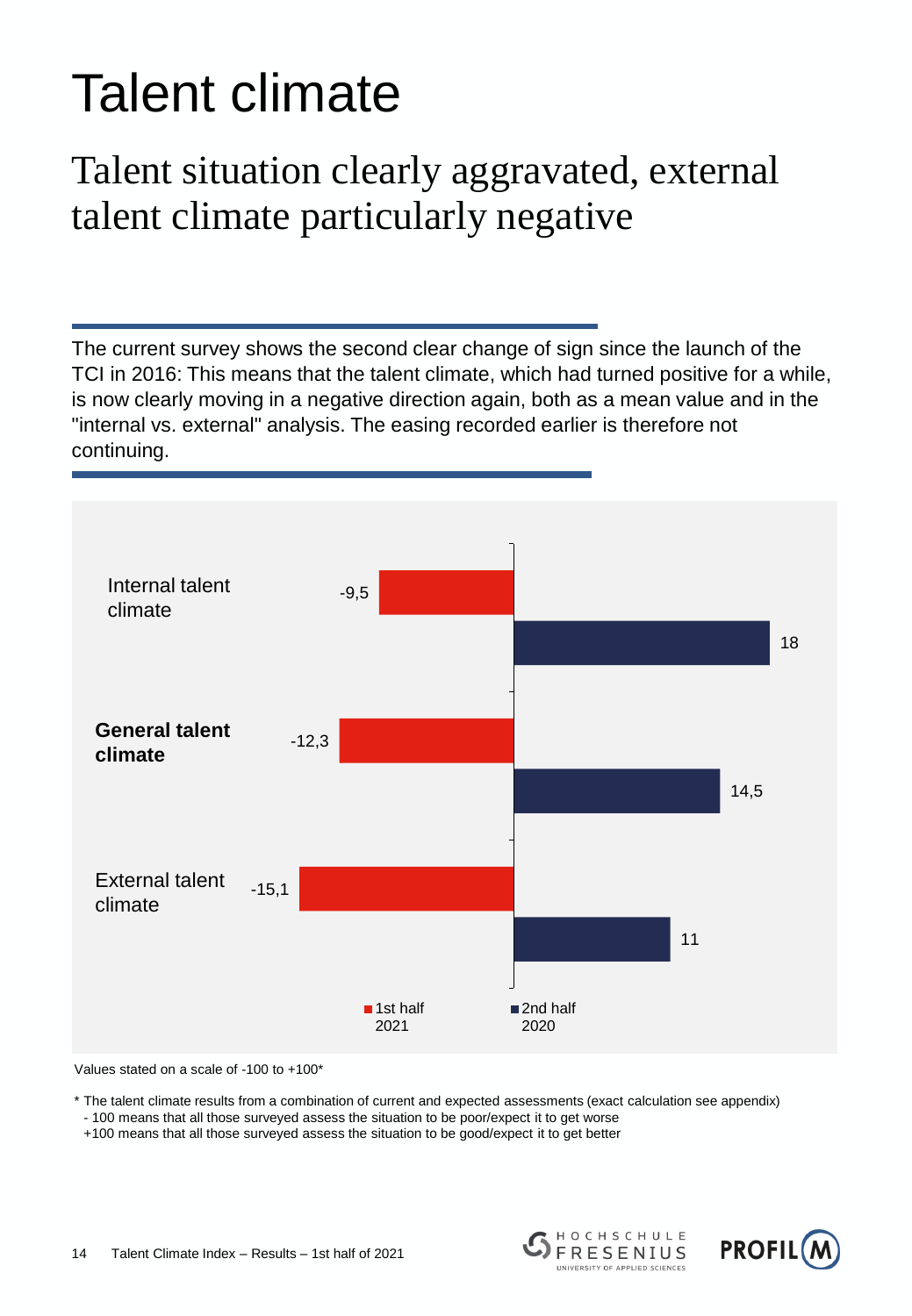### Commitment situation and expectations

### Generally strong talent management commitment

As in all previous surveys, the HR departments' commitment to talent management is the most pronounced. At the same time, the forecast regarding the future commitment to invest in talent management is again very positive for all responsible groups.

#### **Talent management commitment**

Current and future commitment to invest resources (time and money) in talent management





HOCHSCHULE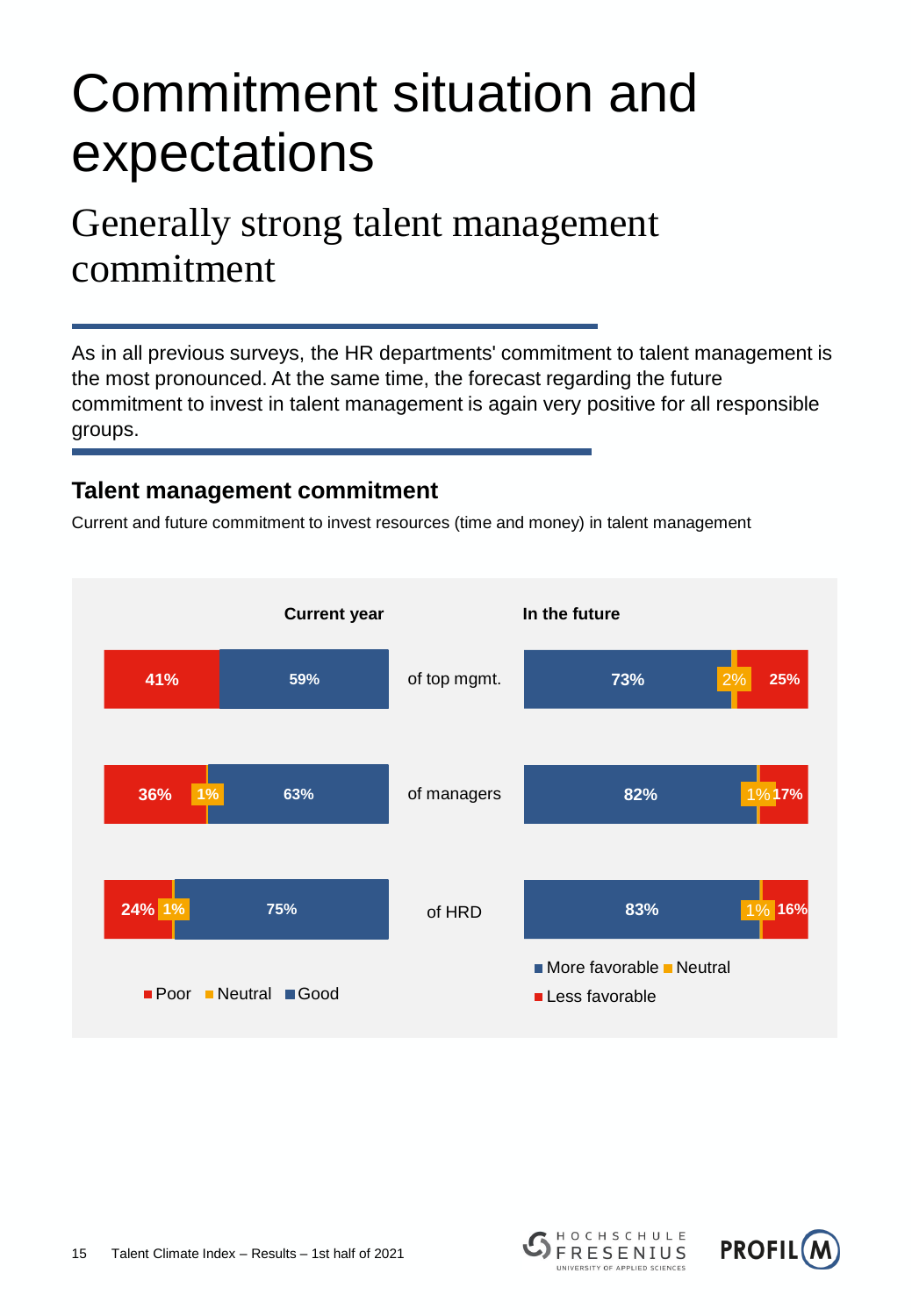## Commitment climate

### Talent management commitment down among managers and top management

While the commitment climate at the time of the "corona" pandemic continues to rank at a high level within HR, it appears to be less of a focus for managers and especially for top management under the given circumstances. As a result, the averaged total value for the commitment climate is also declining.



Values stated on a scale of -100 to +100\*

\* The commitment climate results from a combination of current and expected assessments (exact calculation see appendix)

- 100 means that all those surveyed assess the situation to be poor/expect it to get worse

+100 means that all those surveyed assess the situation to be good/expect it to get better

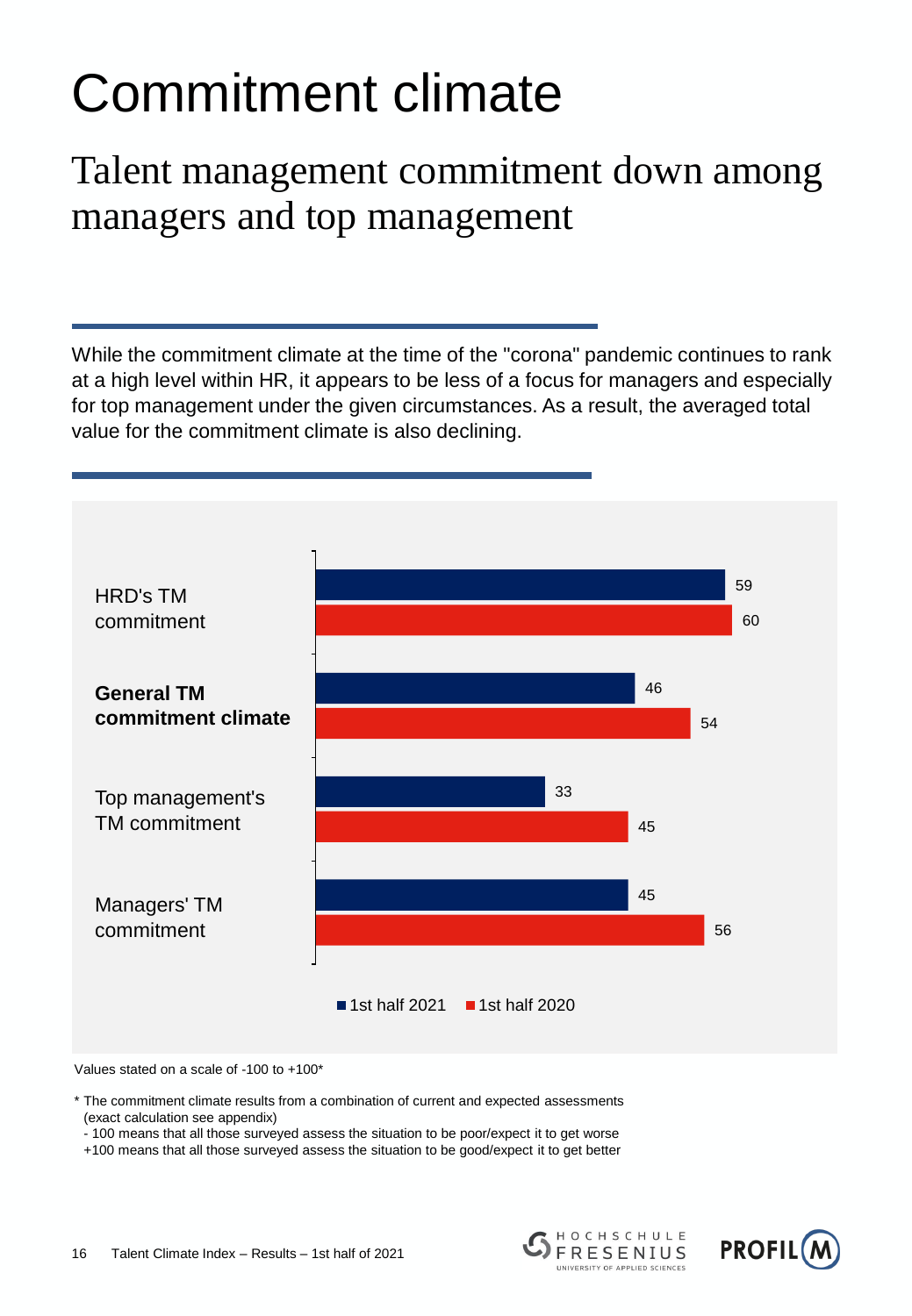## **Content**

- 1. In the spotlight: Talent in times of crisis
- 2. Overall trends over time
	- Talent climate trend
	- Commitment climate trend
- 3. Current situation and expected development
	- Current talent situation and expected development
	- Commitment situation and expected development
	- Current talent and commitment climate
- **4. Appendix: Explanations on the TCI and the data collection**



HOCHSCHULE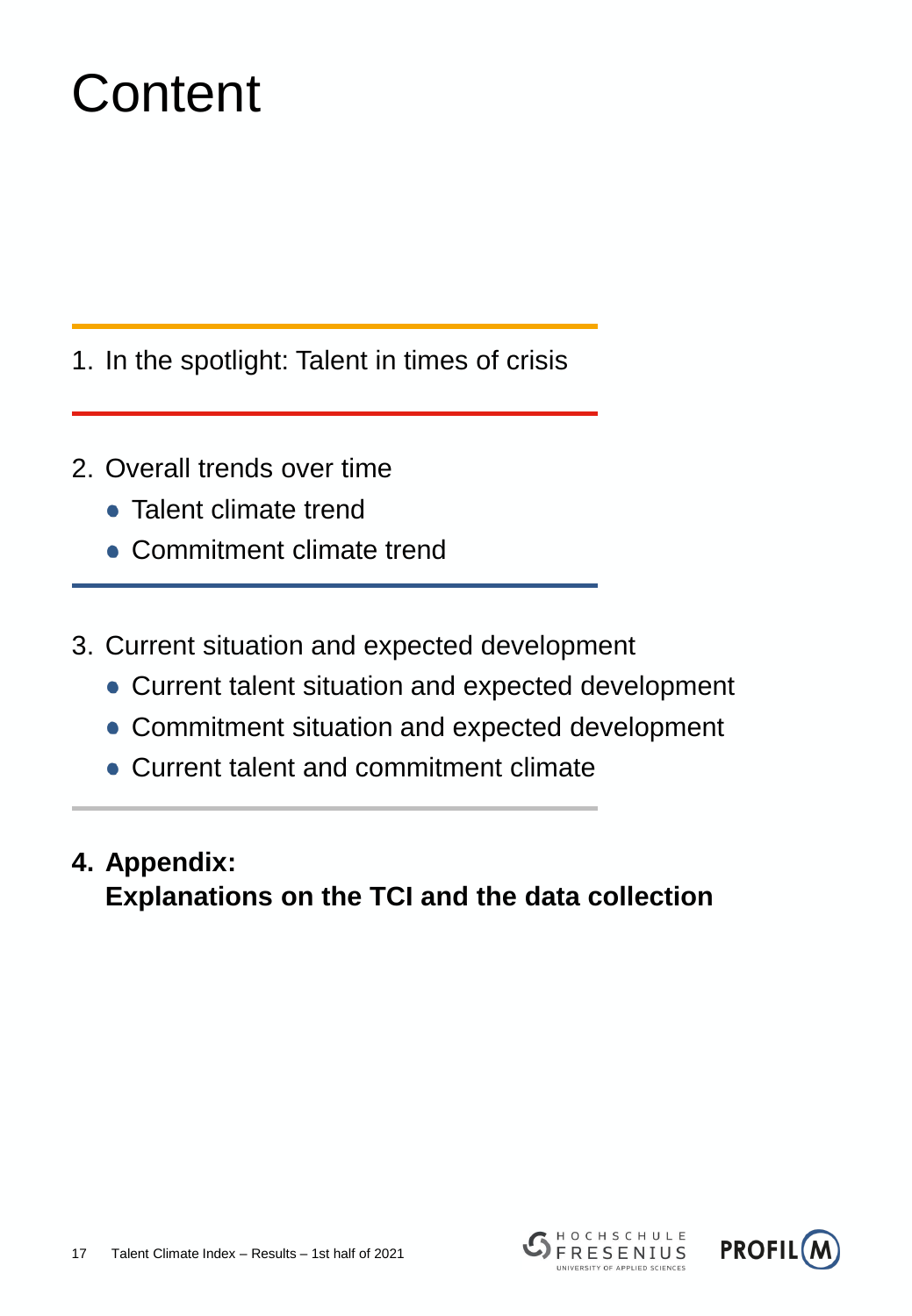

The Talent Climate Index (TCI) serves as an indicator for the development of the labor market in Germany from a company point of view both in terms of internal and external talent.

Using few precise questions the current situation and the expected trend are ascertained ([Talent Klimaindex.de](http://talentklimaindex.de/)). Biannual surveys enable a long-term evaluation.

#### **Subject areas of the questionnaire**

- **Internal talent management:** 
	- The availability of talents for key specialist and leadership positions in the internal labor market – currently and in the future
	- The company's ability to identify and develop internal talent
- **External talent management:** 
	- The availability of talents for key specialist and leadership positions in the external labor market – currently and in the future
	- The company's ability to attract external talent
- **Talent management commitment:**
	- The commitment to invest time and money in internal and external talent management
- **Focal topic of the current survey: Talent in times of crisis**
	- The impact of "corona" on talents
	- The impact of "corona" on talent management



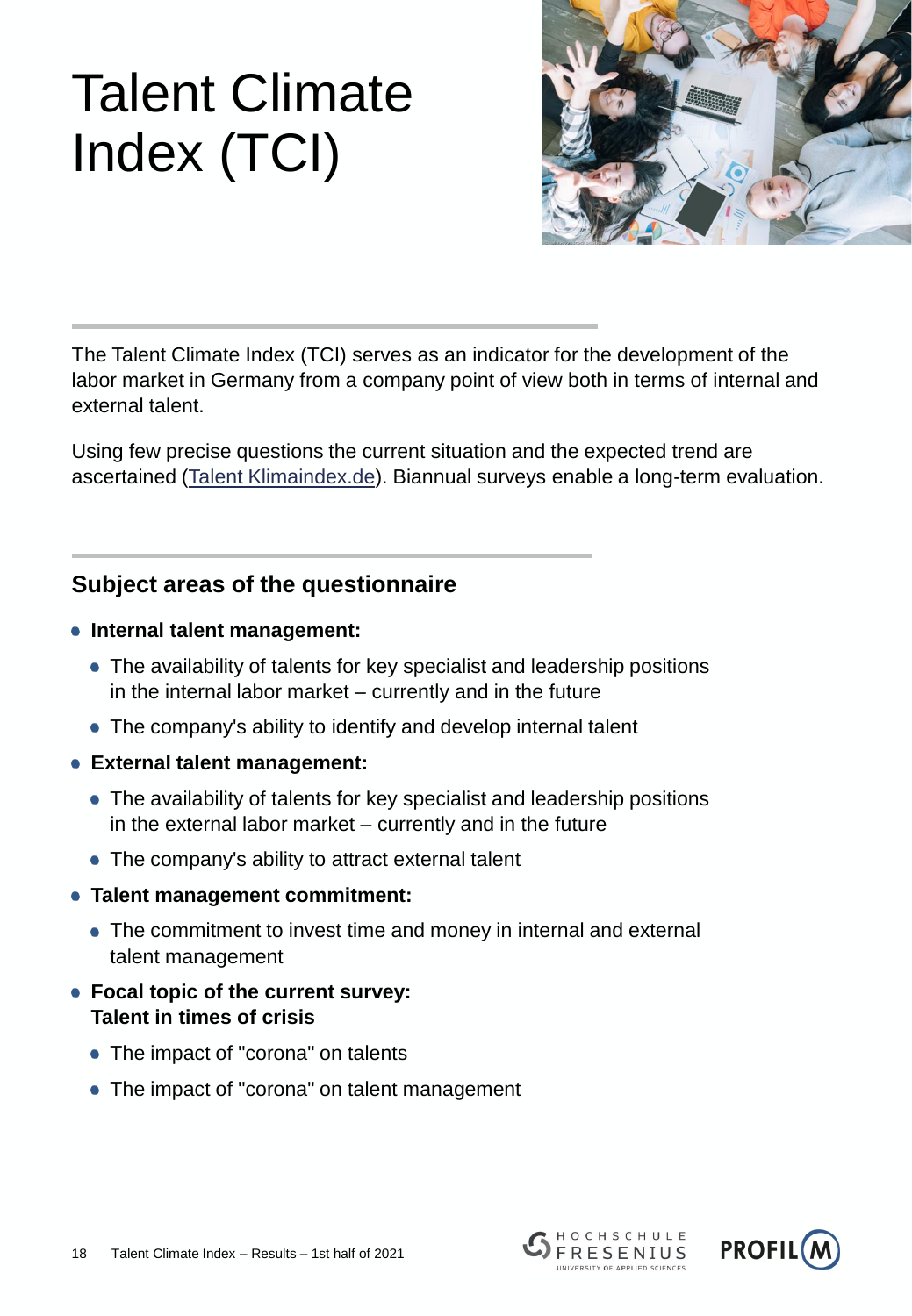The questionnaire is very brief on purpose – it can be fully completed within a few minutes under: [talentklimaindex.de](http://talentklimaindex.de/)

 $\overline{\phantom{a}}$ 

 $\overline{\phantom{a}}$ 

| <b>TALENT-KLIMA-INDEX</b>                      |               |                                                                                                           |                    |     |
|------------------------------------------------|---------------|-----------------------------------------------------------------------------------------------------------|--------------------|-----|
|                                                |               |                                                                                                           |                    | 25% |
| <b>Internes Talent Management</b>              |               |                                                                                                           |                    |     |
| internen Arbeitsmarkt beurteile ich als:       |               | Die Verfügbarkeit von Talenten für zentrale Fach- und Führungspositionen auf unserem                      |                    |     |
| a. momentan                                    |               |                                                                                                           |                    |     |
| extrem schlecht                                |               | ausgezeichnet                                                                                             |                    |     |
|                                                |               |                                                                                                           |                    |     |
| b. zukünftig                                   |               |                                                                                                           |                    |     |
| deutlich ungünstiger                           |               | deutlich günstiger                                                                                        |                    |     |
|                                                | 50%           |                                                                                                           |                    |     |
| ich momentan als:<br>extrem schlecht           |               | Management-Verhalten etc.) zur Identifikation und Entwicklung interner Talente beurteile<br>ausgezeichnet |                    |     |
|                                                |               |                                                                                                           |                    |     |
| Mein Kommentar zu internen Talenten:           |               |                                                                                                           |                    |     |
| <b>TALENT-KLIMA-INDEX</b><br><b>Commitment</b> |               | Das Commitment zum Talent-Management (= die Bereitschaft, erkennbar für das                               |                    |     |
| investieren) beurteile ich von Seiten der      |               | externe und interne Talent Management Ressourcen im Sinne von Zeit und Geld zu                            |                    | 75% |
| <b>Momentan:</b>                               |               |                                                                                                           | Zukünftig:         |     |
| Geschäftsführung / Vorstand                    |               |                                                                                                           |                    |     |
| extrem schlecht                                | ausgezeichnet | deutlich ungünstiger                                                                                      | deutlich günstiger |     |
|                                                |               |                                                                                                           |                    |     |
| Führungskräfte allgemein<br>extrem schlecht    | ausgezeichnet | deutlich ungünstiger                                                                                      | deutlich günstiger |     |
|                                                |               |                                                                                                           |                    |     |
| Personalabteilung                              |               |                                                                                                           |                    |     |
| extrem schlecht                                | ausgezeichnet | deutlich ungünstiger                                                                                      | deutlich günstiger |     |
|                                                |               |                                                                                                           |                    |     |
|                                                |               | Mein Kommentar zu unserem Commitment zum Talent-Management:                                               |                    |     |



HOCHSCHULE

FRESENIUS UNIVERSITY OF APPLIED SCIENCES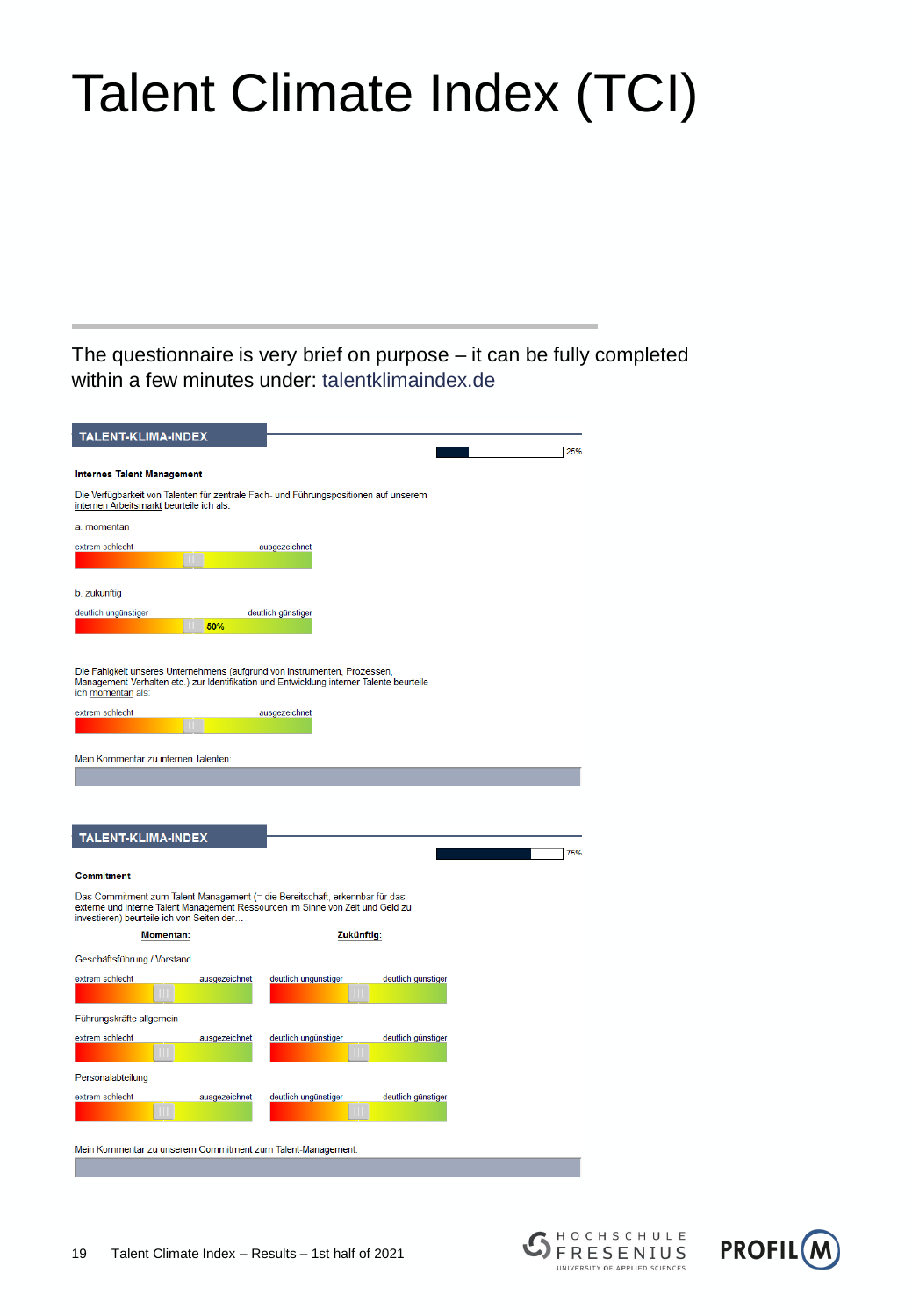### Focal topic of the current survey: Talent in times of crisis

| Fokusthema - Talente in der Krise (1/2)                                                                  | Fokusthema - Talente in der Krise (2/2)                                                                 |  |  |
|----------------------------------------------------------------------------------------------------------|---------------------------------------------------------------------------------------------------------|--|--|
| Was macht die Corona-Krise mit den High Potentials in Ihrer Organisation?                                | Wie funktioniert Ihr Talent Management in der Krise?                                                    |  |  |
|                                                                                                          |                                                                                                         |  |  |
| Die Krise hat deutlicher als zuvor gezeigt, wer unsere Potenzialträger sind.                             | Wir rekrutieren erfolgreich über den externen Arbeitsmarkt die Potenzialträger für morgen.              |  |  |
|                                                                                                          |                                                                                                         |  |  |
| 50%<br>stimme<br>stimme<br>voll zu<br>gar nicht zu                                                       | 50%<br>schlechter<br>besser<br>als sonst<br>als sonst                                                   |  |  |
| 100<br>$\ddot{\phantom{0}}$                                                                              | 100<br>$\circ$                                                                                          |  |  |
|                                                                                                          |                                                                                                         |  |  |
| Die Potenzialträger sind in der Krise zu Höchstformen aufgelaufen.                                       | Wir verfügen über einen guten Überblick über die Potenzialträger im Unternehmen.                        |  |  |
|                                                                                                          |                                                                                                         |  |  |
| 50%<br>stimme<br>stimme                                                                                  | 50%<br>schlechter<br>besser                                                                             |  |  |
| gar nicht zu<br>voll zu<br>100<br>$\bullet$                                                              | als sonst<br>als sonst<br>$\Omega$<br>100                                                               |  |  |
|                                                                                                          |                                                                                                         |  |  |
| Die Potenzialträger stehen in der Krise mehr noch als die übrigen Mitarbeitenden unter besonderem Druck. | Wir identifizieren interne Potenzialträger mithilfe etablierter Prozesse und Tools.                     |  |  |
|                                                                                                          |                                                                                                         |  |  |
| 50%                                                                                                      | 50%                                                                                                     |  |  |
| stimme<br>stimme<br>voll zu<br>gar nicht zu<br>$\circ$<br>100                                            | schlechter<br>besser<br>als sonst<br>als sonst<br>100<br>$\circ$                                        |  |  |
|                                                                                                          |                                                                                                         |  |  |
| Wir laufen zunehmend Gefahr, Potenzialträger zu verlieren.                                               | Wir bieten unseren Potenzialträgern zielgerichtet entwicklungsorientierte Herausforderungen on-the-job. |  |  |
|                                                                                                          |                                                                                                         |  |  |
| 50%                                                                                                      | 50%                                                                                                     |  |  |
| stimme<br>stimme<br>gar nicht zu<br>voll zu                                                              | schlechter<br>besser<br>als sonst<br>als sonst                                                          |  |  |
| 100<br>$\alpha$                                                                                          | $\bullet$<br>100                                                                                        |  |  |

#### **Additional questions about talent management during the crisis:**

- Employee and development meetings with talents are taken seriously and are conducted on a regular basis.
- We offer special development opportunities to our talents, such as development programs.
- We offer our talents attractive development prospects.
- Our managers effectively retain talents through their personal commitment.
- We ensure that our talents are able to maintain their resilience and performance levels in the medium term.



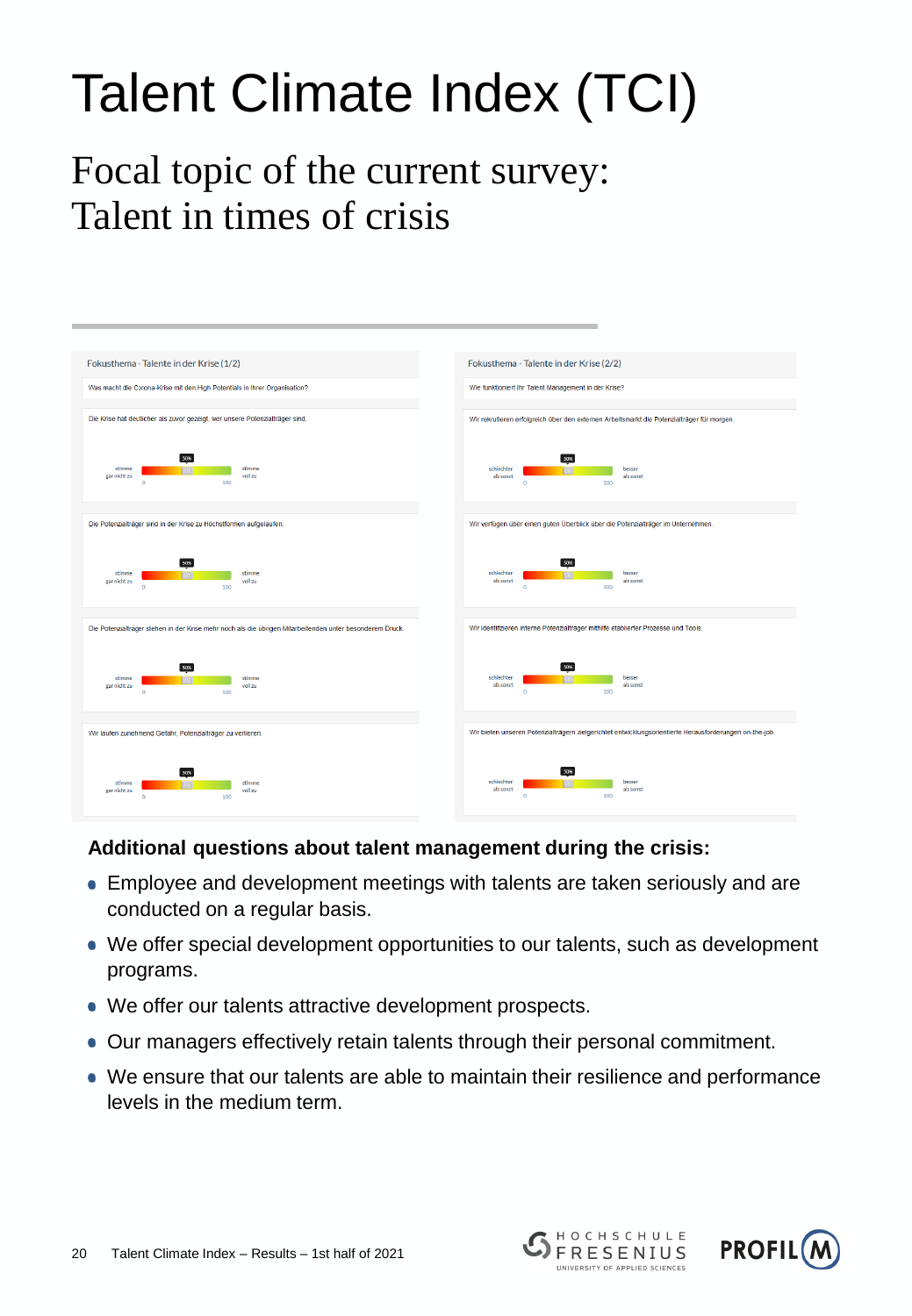### Calculation of the talent climate on the basis of balances

The basis for the balance computation is the coding of the answers:

 $0-49\%$  = poor/less favorable

50% = no consideration in the formula

51–100% = good/more favorable

| "Situation" balance       | $=$ good $-$ poor                                                                          |
|---------------------------|--------------------------------------------------------------------------------------------|
| "Expectations"<br>balance | $=$ more favorable $-$ less favorable                                                      |
| Talent climate            | $\sqrt{\left(\text{situation} + 200\right) x\left(\text{expectations} + 200\right) - 200}$ |

Value range:

Values stated on a scale of -100 to +100

Example: -100 means that all those surveyed assess the situation to be poor/expect it to get worse



HOCHSCHULE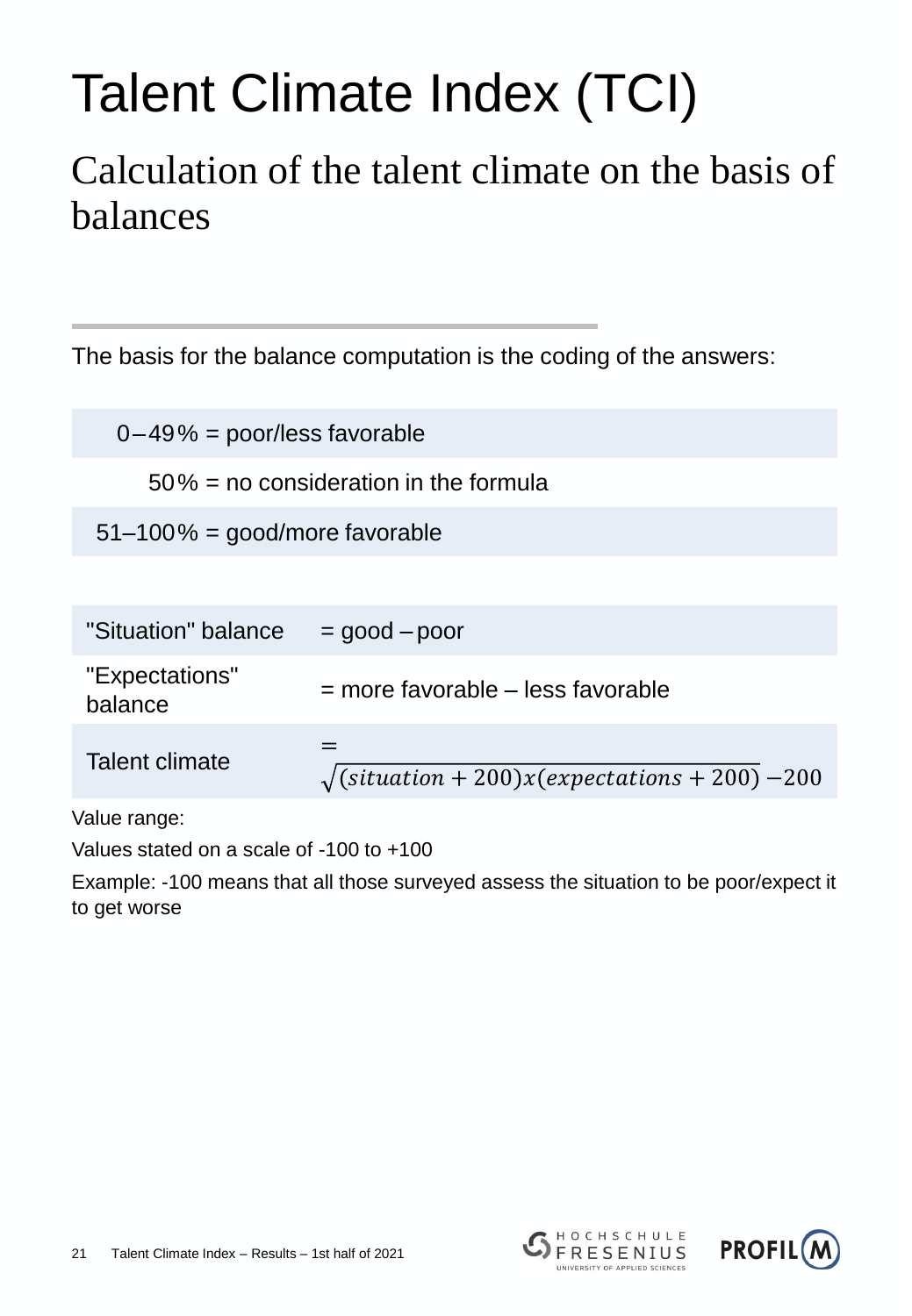## Survey – First half of 2021

### Sector distribution

Via the website www.profil-m.de/publikationen/talent-klima-index, various newsletters, and the direct approach method, persons from different sectors were contacted, which resulted in 114 data sets that could be evaluated. They are broken down as follows:

#### **Sector**

(frequency in percent, excludes "Other," information was provided voluntarily)





HOCHSCHULE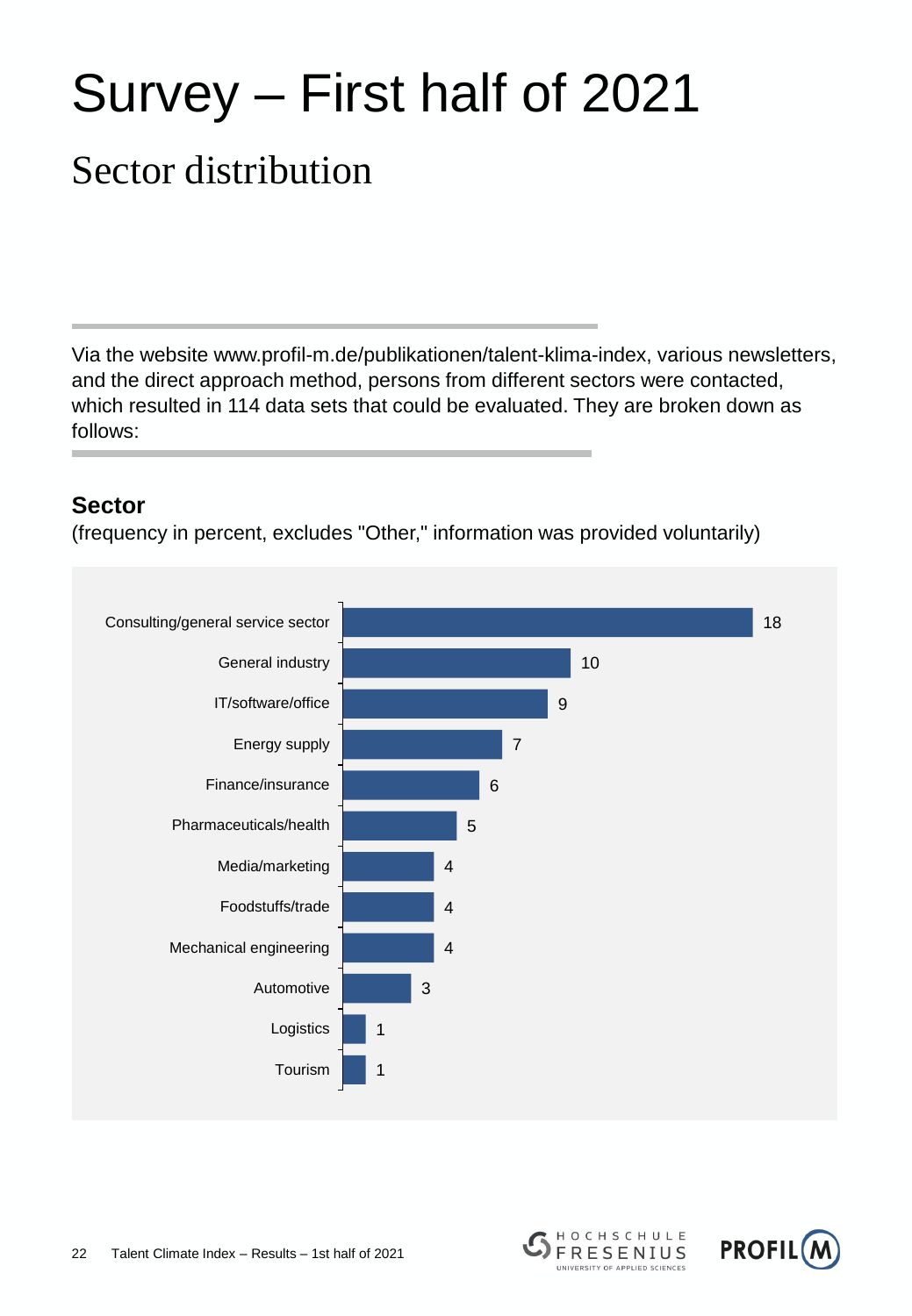## Survey – First half of 2021

### Participants in the survey according to function

Again, the largest single group of participants in this six-month period are managers. However, in summary, most respondents in this data set again come from the various HR functions. 10 percent of respondents are members of the top management.

#### **Current position**

(frequency in percent, excludes "Other," information was provided voluntarily)





HOCHSCHULE

**FRESENIUS** ERSITY OF APPLIED SCIENCES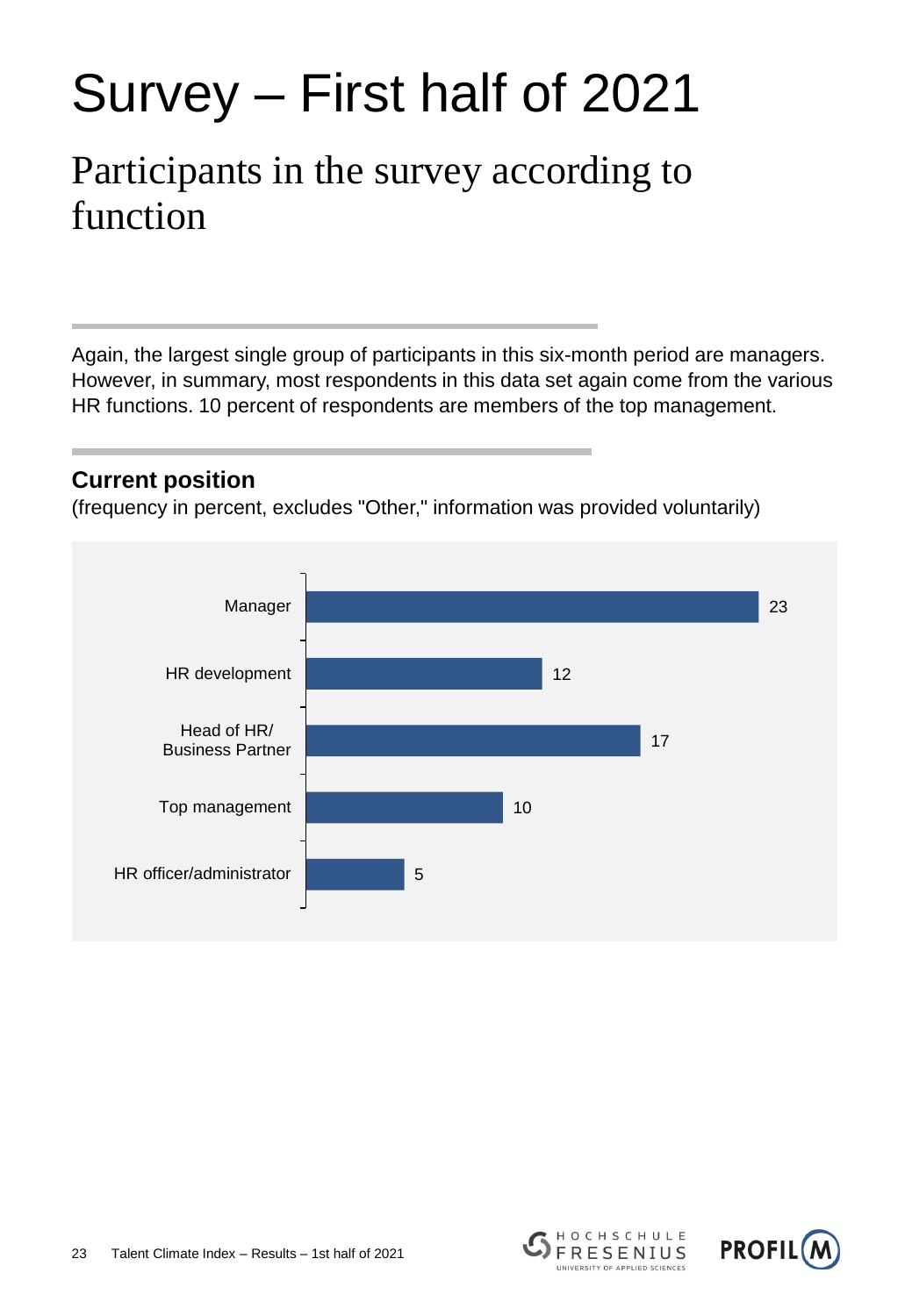## Survey – First half of 2021

### Number of employees in the companies surveyed

Similar to previous surveys, most respondents were from smaller companies and companies with between 2,000 and 10,000 employees.

#### **Number of employees**

(frequency in percent, excludes no replies, information was provided voluntarily)





HOCHSCHULE

**FRESENIUS ERSITY OF APPLIED SCIENCES**